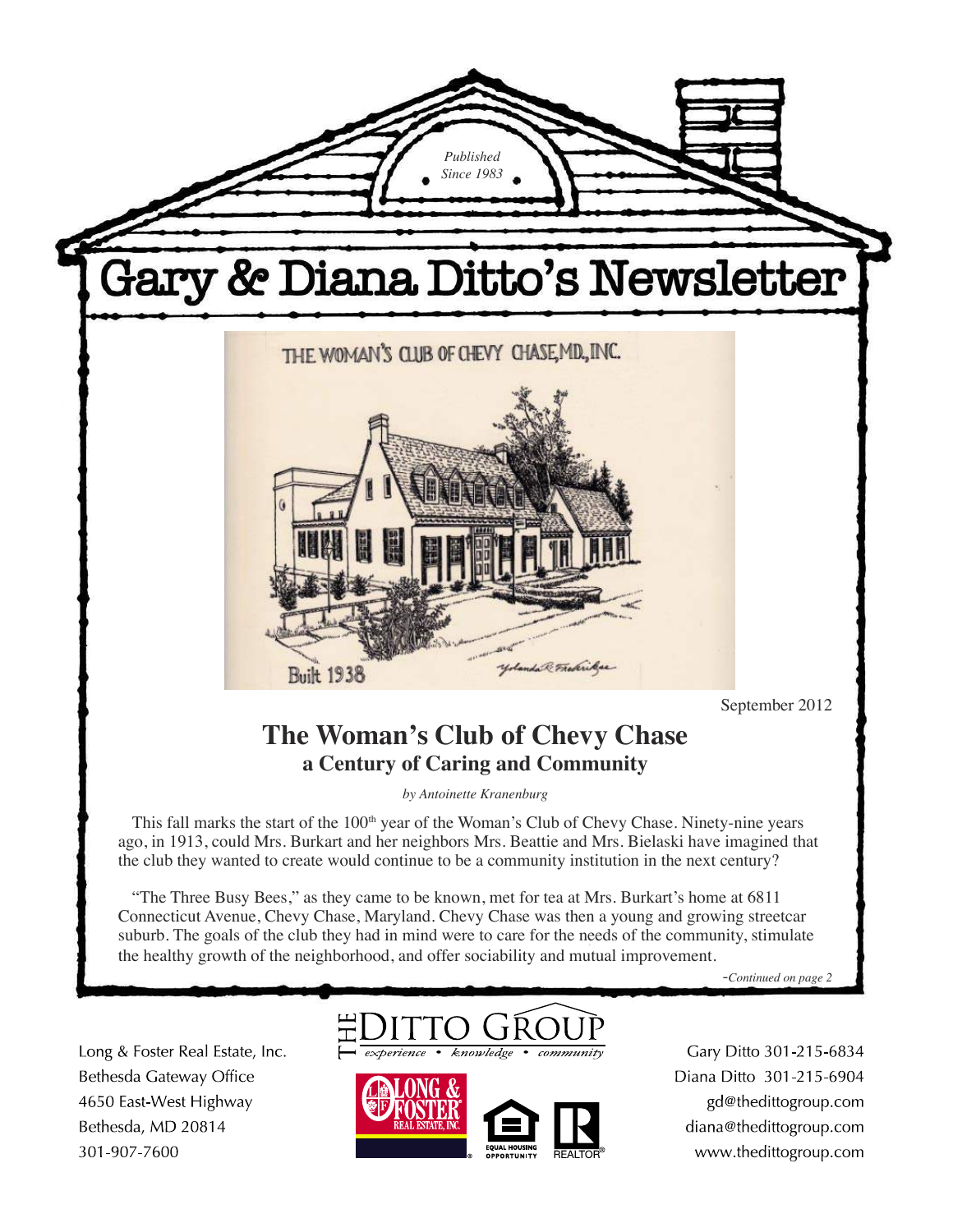### **The Woman's Club** — *continued*

Fourteen women who lived in Chevy Chase's Section 3 responded to their invitation to meet on October 1, 1913. They agreed to form the club. The first regular Club meeting was held on Wednesday, October 15, 1913, and ever since, regular Club meetings are held on the third Wednesday of the month, September through May. The Club's first dues were set at 25 cents per meeting and membership was to be forfeited after three consecutive absences.

The Club's first project involved efforts for better schools in Montgomery County. According to Club history, an act of Congress in 1912 excluded Maryland schoolchildren from attending schools in the District unless their parents worked for the federal government. This presented a challenge for Chevy Chase children, who could no longer attend nearby schools across the district line.

The Club created an Education Section to respond to this crisis. In 1914, the Club provided a temporary schoolhouse on Rosemary Street. The schoolhouse later became Chevy Chase Elementary School. Over the years, the Club has helped with school supplies ranging from paper and pencils to window shades, and with many hours of volunteer tutoring. Well over \$350,000 has been awarded in scholarships to area students over the years.

Incoming Club Vice President Nathalie Bramson also remembers a Club excursion to Clara Barton's home where a ranger gave them an excellent tour. Afterward, he came up to thank them, saying that as a senior at Montgomery College he had received a \$1000 scholarship.

As the Club developed, members have formed a range of other sections according to their interests. Among them is the Art Section, which offers art classes in the basement art studio and organizes the Club's annual WCCC Community Art Show each spring. The Literature section focuses on current and classic outstanding literature and organizes the Club's Used Book Sale. The Drama section presents an annual play. Other sections include the Social Section, International Affairs, Heritage Preservation, and Music.

Fundraising activities have been an important part of Club life. Past President Mary Anne McKay remembers childhood family visits to Washington with her aunt, who was a Club member and president in 1941. Mrs. McKay was struck with how her aunt was always busy with the club in some fundraising activity, so when she settled here she joined the Club.

Funds were raised to support community causes and to build and maintain the Club House. The Club needed its own building, because church parlors and school auditoriums could no longer accommodate the growing membership.

In the 1930's, the Club bought two lots on Connecticut Avenue for \$6,600. According to Club historian Louise Ogle, the Club convinced the realtor they should pay only 25 cents per square foot rather than 75 cents, since it was for such a good cause. The beautiful clubhouse at 7931 Connecticut Avenue was dedicated on October 17, 1938, which was also the Club's  $25<sup>th</sup>$  anniversary. For the occasion a club library was created: each member was asked to contribute a favorite book with their autograph. The Junior Woman's Club of Chevy Chase was chartered that year.

In the 1940s, members were very active in support of the war effort. They knitted, sewed, rolled bandages, and trained in volunteer work such as home nursing, motor maintenance, blood donation, and aircraft spotting. Louise Ogle recounts that one time a member sounded the alarm when she spotted a captured Mitsubishi aircraft overhead.

After members sold \$75,000 of war bonds and stamps, an airplane was named in their honor. They collected hundreds of gifts for servicemen and women. This developed into Operation Santa Claus, through which thousands of gifts have been given to patients at the Naval Hospital.

The Club's highly regarded and successful Antiques Show started in 1961 and was a key fundraising activity for many years.

Caring for the needs of the community has always been central. *"Getting mad? Don't hit or shout. Walk it off. Talk it out."* was the message of a Ride-on Bus poster campaign created by the Club to further nonviolent dispute resolution.

In 1964, the Montgomery County Association of the Visually Handicapped requested a large-type cookbook for visually impaired teens. Club members contributed recipes, illustrations, and proofreading and in 1969 published *What's Cooking in Chevy Chase,* a cookbook that was mailed across the country free of charge.

The club house is shared with community service organizations. For example, as of last year a Boy Scout Troop meets in the building; the basement stores troop belongings and has posted a plaque of the Eagle Scouts. In return, the scouts help maintain the grounds. One person's problem is someone else's solution, as Nathalie Bramson puts it.

From the "Second Serving" of *What's Cooking in Chevy Chase* (1976) comes the following amusing recipe:

#### *HOW TO PRESERVE A HUSBAND*

 *by Agnes Janssen (Mrs. Wallace F.)*

*First, use care and get one. Not too young; but tender and a healthy growth. Make your selection carefully and let it be final. Otherwise they will not keep. Like wine they improve with age. Do not pickle or put in hot water. This makes them sour. Preserve as follows:*

*Sweeten with smiles according to variety. The sour bitter kind are improved by a pinch of salt of common sense. Spice with patience. Wrap well in a mantel of charity. Preserve over a good fire of steep devotion. Serve with peaches and cream.*

*The poorest variety may be improved by this process and kept for years in any climate.*

*From the cookbook celebrating the 100<sup>th</sup> anniversary of a church my father had served years before.*

Congratulations to the Woman's Club of Chevy Chase on your 100 years of fellowship and community service!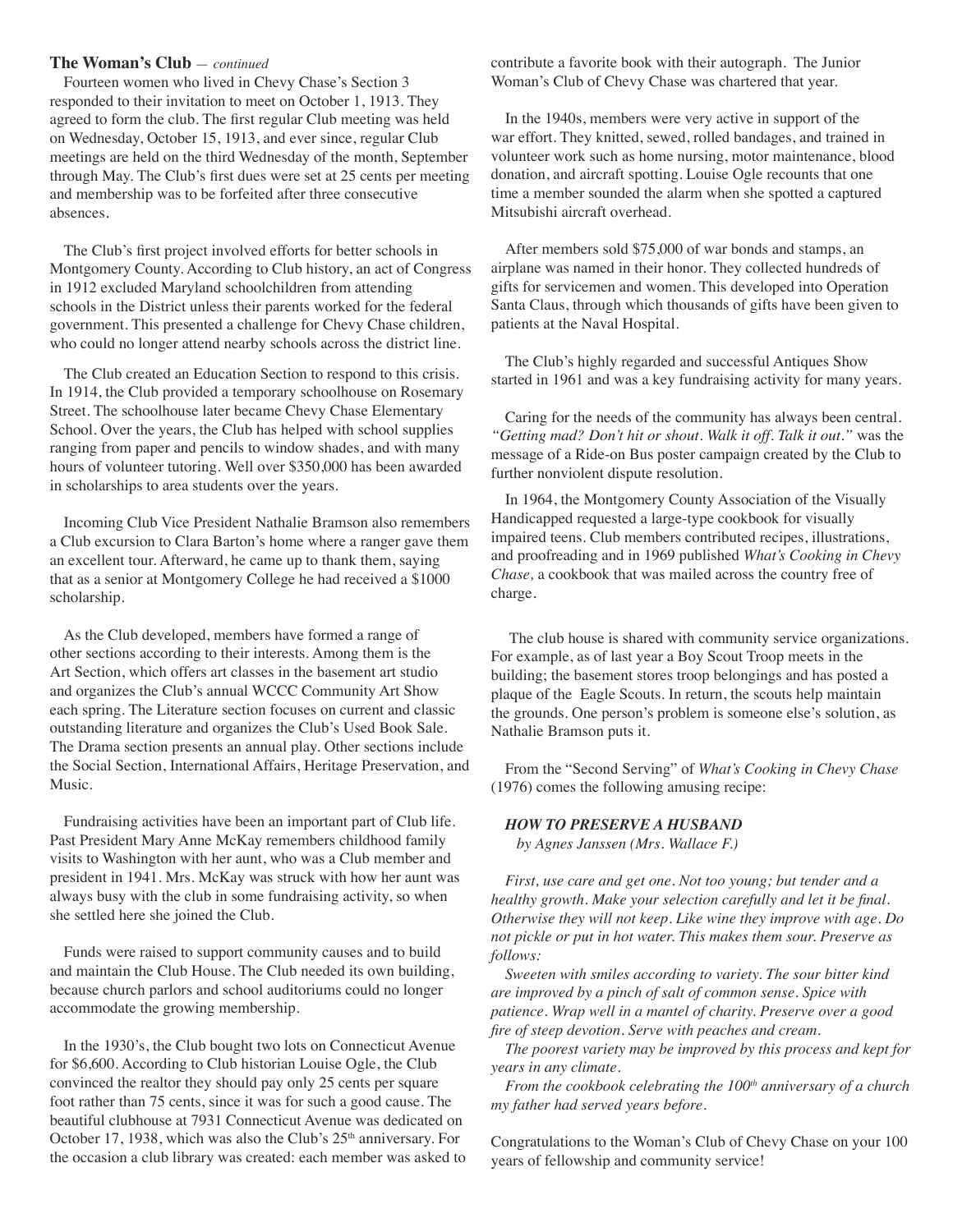

**Fables and Tables** 

**Interfaith Works 40th Year Anniversary Gala**

You're invited! Interfaith Works will celebrate its 40th Anniversary with a benefit in support of its many services for our low income and homeless Montgomery County neighbors. The nonprofit is an interfaith non-sectarian coalition of congregations around the county, including Kensington and nearby. It runs the Interfaith Works Clothing Center, and provides Homeless & Housing services, vocational services, and other support with the goal of helping our neighbors in need achieve self sufficiency.

'Fables and Tables' is a creative, family oriented gala featuring a performance by Adventure Theater, food donated by local restaurants and decorated bowls by local artisans to remember the many empty bowls in our community.

General admission tickets are \$40. Sponsorship and VIP opportunities available; please contact events@iworksmc.org or call 301-315-1101. For more information on how your congregation can be involved, e-mail news@iworksmc.org or call l301-315-1101. If you cannot attend, you're invited to donate to Interfaith Works. See www.iworksmc.org

## *Presenting....the Needlechasers of Chevy Chase QUILT SHOW and ARTISAN BOUTIQUE Quilting: A Capital Idea!*

*Friday, October 12 from 9 a.m. to 6 p.m. Saturday, October 13 from 9 a.m. to 4 p.m. at the Kensington Armory/Town Hall on Mitchell Street Admission \$5. Free parking! www.needlechasers.org*

 E-Mail Updates from The Ditto Group— Sign up for either or both of these updates: • Our Monthly Sold Reports, sent via e-mail • Our weekly "Open House" e-mail You choose what to sign up for and you can always unsubscribe. Sign up on our home page: www.thedittogroup.com.

For dates and news of more events, be sure to visit the Community Activities Calendar on the web site: www.thedittogroup.com

Gary and Diana Ditto's Newsletter welcomes ideas and news items from community members. The editor is Antoinette Kranenburg of Kensington, assisted by Cherry Wunderlich. Many thanks to the volunteers of the Woman's Community Club of Chevy Chase.

# **A L L A B O A R D !!**



*Huge O-Gauge Model Train Family Event for All Ages* Saturday and Sunday, September 8 and 9, 2012 11:30 a.m. to 5 p.m. Kensington Armory/Town Hall, 3710 Mitchell Street Historic Kensington

The National Capital Trackers will entertain and educate area families with their fantastic, prize-winning O-gauge model train display in support of two organizations key to the character of Kensington, the Noyes Children's Library Foundation and the Kensington Historical Society.

Miles of track, model towns, and steaming trains, will fill the entire Town Hall auditorium. The model train exhibition is an opportunity for folks of all ages to come out and see terrific live action displays and help two wonderful Kensington community non-profits that bring so much to our town.

JennyCakes Bakery will sell train themed baked goods and Boy Scout Troop #439 will sell hot dogs. On Sunday, singer and master storyteller, Matthew Dodd, will perform train songs and tell stories from the days when steam engines ruled the rails.

All Aboard!! admission fee is \$5 for adults, \$2 for children and \$10 for families. Military families with valid ID are admitted free of charge.

All Aboard!! is sponsored by Gary and Diana Ditto of Long & Foster Realtors and the Town of Kensington. For more about the train show visit www.noyeslibraryfoundation.org or call 301- 215-6904. For more about the Kensington Historical Society, visit www.kensingtonhistory.org.



September is Thyroid Cancer Awareness Month. Newsletter assistant Cherry Wunderlich is a longtime volunteer for www.thyca.org.

**WCCC Membership Coffee & Open House** Wednesday, September 19, 10-12 noon

Come hear about what members do for and with each other – have fun trips, speakers and activities – and what members do for others, in the Club's many outreach and community efforts.This year's speakers at the monthly meetings include Gail Russell Chaddock, a journalist with the Christian Science Monitor on October 17, and Jane Roberts, the wife of Chief Justice John Roberts. For more visit the www.wccchevychase.org.

**PEP, the Parent Encouragement Program, is celebrating its thirtieth anniversary.** Noted parenting author Kenneth Ginsburg, M.D., is the featured speaker on October 24 and 25. Visit www.PEPparent.org or call 301-929-8824 for more about its highly regarded parenting classes and to register.